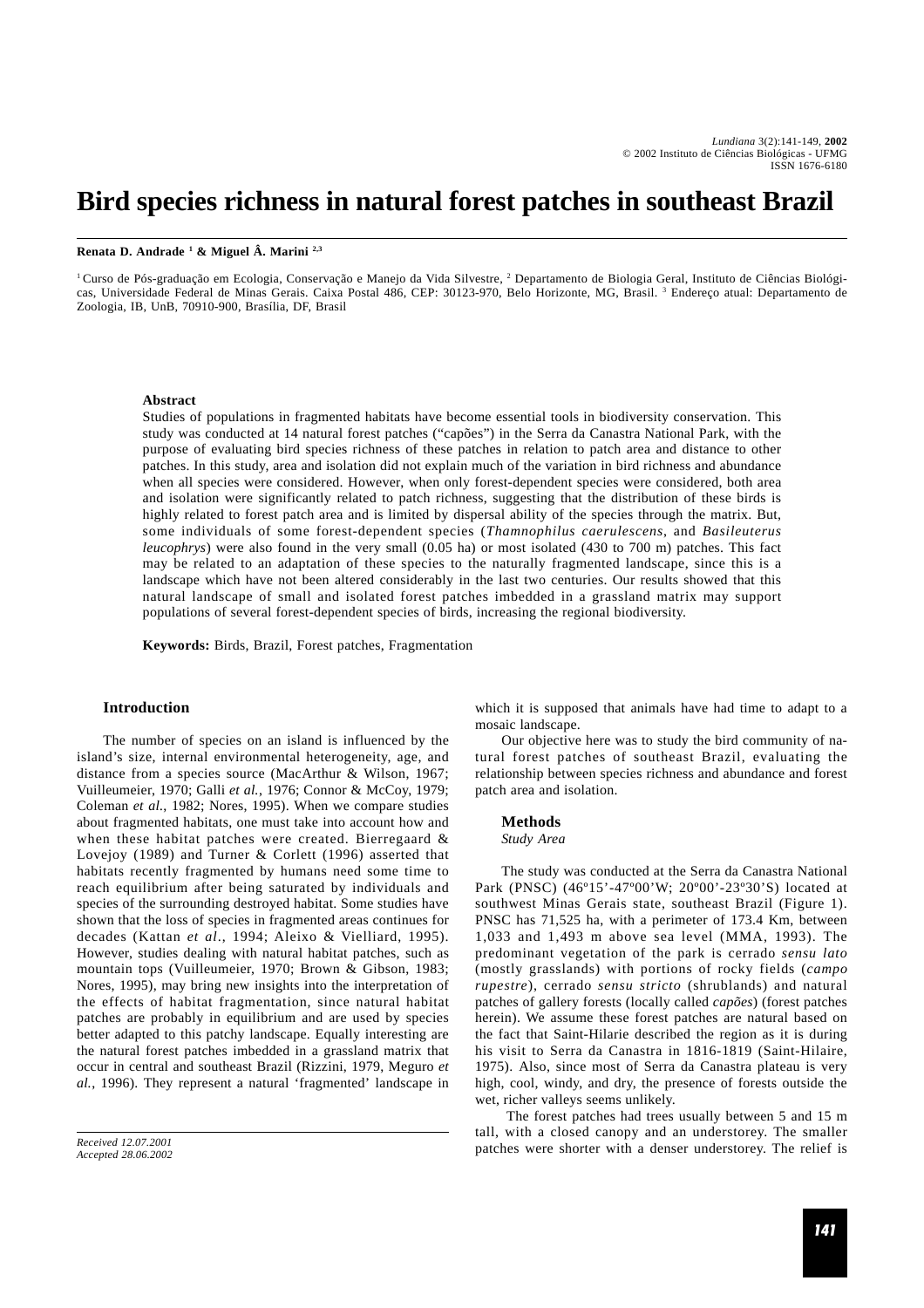undulated, with streams in the valleys. The climate is strongly seasonal, with a marked warm rainy season between September and February and a cool dry season between March and August (IBDF, 1981).



**Figure 1** - Location of Serra da Canastra National Park, Minas Gerais state, Brazil.

Data collection was conducted in 12 forest patches inside the PNSC divided into three treatments (Table 1):

A) Small forest patches: forest patches of small size (0.09 – 0.41 ha) isolated by grasslands  $(> 360 \text{ m}$  to the nearest forest patch). Five forest patches were sampled, three in one location and two in another location;

B) Medium forest patches: Three small to medium forest patches  $(0.36 - 0.60 \text{ ha})$  isolated by grasslands  $(360 - 540 \text{ m})$  to the nearest forest patch). One of these patches consisted of three small patches very close to each other (50 - 67 m), with intense movement of birds among them (Andrade & Marini 2001);

C) Large forest patches: Four medium to large forest patches  $(0.56 - 1.02$  ha) connected by vegetation corridors (between 2 and 5 m wide with trees up to 5 m high), distant 180 – 660 m to the nearest forest patches. We also sampled a corridor area close to these large forest patches.

Experimental design was constrained because of the natural arrangement of forest patches and corridors. Large forest patches were associated with narrow corridors, whereas the smaller patches always lacked them.

Forest patch sizes and distances to the nearest forest patches were measured with a measuring tape except for one distance which was measured from aerial photographs because of the large distance (1.180 m) between patches. Patch isolation was the mean distance to the two nearest forest patches, taken as the minimum straight distance.

## *Data collection*

Data collection took place between July 1997 and November 1998. Birds were captured with mist-nets (12-m long and 2.5 m high) between 6:00 and 17:00, totaling approximately 300 mist net/hours in each forest patch (Table 1). Individuals were metal and color banded with unique combinations of three color bands enabling later identification by binoculars. Birds were released at the same capture sites.

Birds were classified into three categories of levels of forest dependence following Silva (1995): a) Forest dependent species: which occur mostly inside forested habitats; b) Forest semi-dependent species: which occur both inside forests but also in open habitats; and c) forest independent species: which occur mostly in open habitats. Analyses considering forest dependent species were restricted to this group, not including forest semi-dependent species. Species sequence and taxonomy follow Sick (1997).

The relationships between the number of species and between number of individuals and forest patch area and isolation were tested with multiple regressions (Ott, 1988).

### **Results**

We banded 554 individuals of 67 species of birds (Table 2, Appendix), of which 20 species were forest dependent (185 individuals), 18 were forest semi-dependent (140 individuals), and 29 were forest independent (186 individuals).

Due to the small size of the forest patches sampled, it was expected that the cumulative diversity curves had flattened, especially at the smallest patches. Stabilization of these curves was not homogeneous among the patches independently of patch size (Figure 2), and more species are expected to be recorded in some of these forest patches (Ex. patches number 2, 5, 11, 12 and 13, Figure 2B, E, I, J, L). However, when only forest dependent species are considered, stabilization was more evident, and usually occurred at a much lower level, between 2 and 13 species (Figure 2) than the overall number of species.

The cumulative diversity curve for all sites together shows a stabilization indicating that, at the regional (whole park) level, few species captured in mist nets are to be added (Figure 3). This stabilization occurred for all species and also for forest dependent species alone.

The relationship between the total number of species  $(r =$ 0.658;  $n = 12$ ;  $p = 0.078$ ) and the total number of individuals (r  $= 0.408$ ; n = 12; p = 0.441) are not significantly related with area and isolation. However, when we consider only forest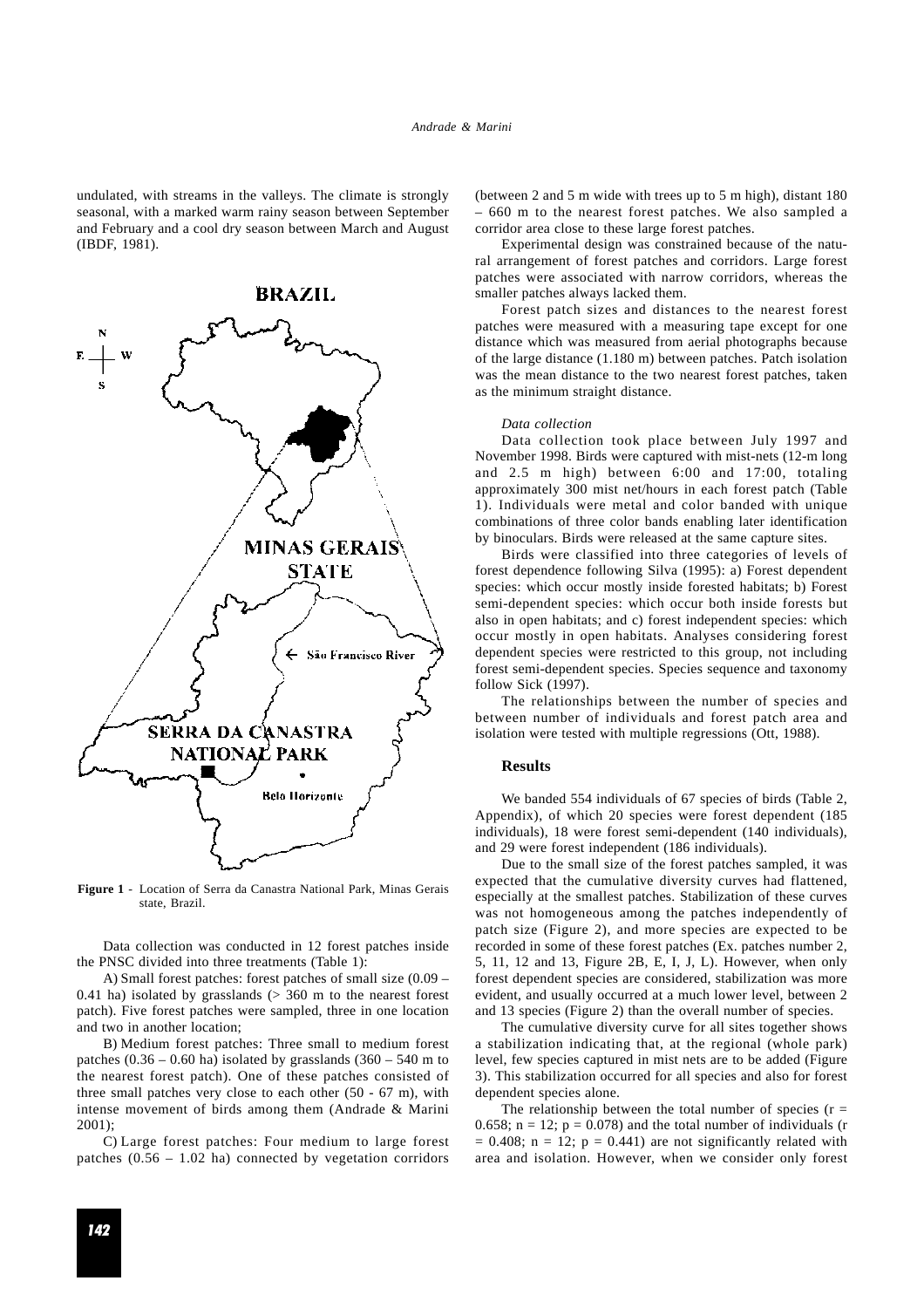| Patch<br>group | Forest<br>patch | Area<br>(ha) | <b>Straight</b><br>distance<br>(m) | <b>Distance through</b><br>corridor or stream<br>(m) | <b>Sampling effort</b><br>(mist net/hour) |
|----------------|-----------------|--------------|------------------------------------|------------------------------------------------------|-------------------------------------------|
|                |                 | 0,09         | 400                                | 600                                                  | 302                                       |
|                | 2               | 0,17         | 360                                | 580                                                  | 319                                       |
| A              | 3               | 0,27         | 360                                | 580                                                  | 327                                       |
|                | 4               | 0,16         | 400                                | 720                                                  | 318                                       |
|                | 5               | 0,41         | 420                                | 1180                                                 | 300                                       |
|                | 6               | 0,11         | 50                                 |                                                      |                                           |
|                | 7               | 0,05         | 50                                 |                                                      |                                           |
| B              | 8               | 0,39         | 67                                 |                                                      |                                           |
|                | $(6+7+8)$       | 0,55         | 360                                | 400                                                  | 332                                       |
|                | 9               | 0,60         | 360                                | 400                                                  | 322                                       |
|                | 10              | 0,36         | 540                                | 640                                                  | 366                                       |
|                | 11              | 1,02         | 660                                | 700                                                  | 319                                       |
| $\mathsf{C}$   | 12              | 1,01         | 280                                | 320                                                  | 306                                       |
|                | 13              | 0,76         | 180                                | 280                                                  | 357                                       |
|                | 14              | 0,53         | 180                                | 280                                                  | 378                                       |

**Table 1** - Characteristics [area, straight distance to the nearest forest patch (m), distance to nearest forest patch through a corridor or a stream (m) and sampling effort] of the forest patches sampled in the Serra da Canastra National Park, MG, Brazil.

**Table 2 -** Number of birds captured em each forest patch (and group) and at the corridor at the Parque Nacional da Serra da Canastra, MG, ordered by type or forest dependence.

| Species                     | Group A |   |                | Group B        |                | Group C        |    |                |    | Corridor       | Total        |    |   |     |
|-----------------------------|---------|---|----------------|----------------|----------------|----------------|----|----------------|----|----------------|--------------|----|---|-----|
|                             |         | 2 | 3              | 4              | 5              | $6 - 8$        | 9  | 10             | 11 | 12             | 13           | 14 |   |     |
| Leptotila rufaxilla         |         |   |                |                |                | $\overline{2}$ |    | $\overline{2}$ |    |                |              |    |   |     |
| Scytalopus novacapitalis    |         |   |                |                |                |                |    |                |    |                |              |    |   |     |
| Thamnophilus caerulescens   |         |   |                |                |                |                | 3  |                |    | 2              | 4            |    |   |     |
| Dysithamnus mentalis        |         |   |                |                |                |                |    |                |    |                |              |    |   |     |
| Conopophaga lineata         |         |   |                |                |                |                |    |                |    |                | 3            |    |   |     |
| Lochmias nematura           | 2       |   |                |                |                |                |    |                |    |                |              |    |   |     |
| Philydor dimidiatus         |         |   |                |                |                |                |    |                |    |                |              |    |   |     |
| Elaenia obscura             | 5       | 3 | Δ              |                |                | 13             | 9  | 7              | 5  | $\overline{2}$ |              | 4  | 3 | 56  |
| Lathrotriccus euleri        |         |   |                |                |                |                |    |                |    |                |              |    |   |     |
| Platyrinchus mystaceus      |         |   |                |                |                |                |    |                |    |                |              |    |   |     |
| Leptopogon amaurocephalus   |         |   |                |                |                |                |    |                |    |                |              |    |   | 3   |
| Phylloscartes ventralis     |         |   |                |                |                |                |    |                |    |                |              |    |   | 3   |
| Antilophia galeata          |         |   |                |                |                |                |    |                |    |                | 5            | 8  | 1 | 16  |
| Turdus subalaris            |         |   |                |                |                |                |    |                |    |                |              |    |   |     |
| Basileuterus culicivorus    |         |   |                | $\mathfrak{D}$ |                |                |    |                | 2  | 5              | 3            | 5  | 2 | 21  |
| Basileuterus leucophrys     |         | 3 | $\overline{c}$ |                |                | 4              |    | $\mathfrak{D}$ |    |                |              |    |   | 17  |
| Basileuterus leucoblepharus |         |   |                |                | $\mathfrak{D}$ |                |    |                |    | 3              |              |    |   | 9   |
| Tachyphonus coronatus       |         |   |                |                |                |                |    |                |    |                | <sup>1</sup> |    |   |     |
| Pipraeidea melanonota       |         |   |                |                |                |                |    |                |    |                |              |    |   |     |
| Tersina viridis             |         |   |                |                |                |                |    |                |    |                |              |    |   |     |
| Total                       |         | 8 |                |                |                | 19             | 14 | 13             | 15 | 24             | 27           | 31 | 9 | 185 |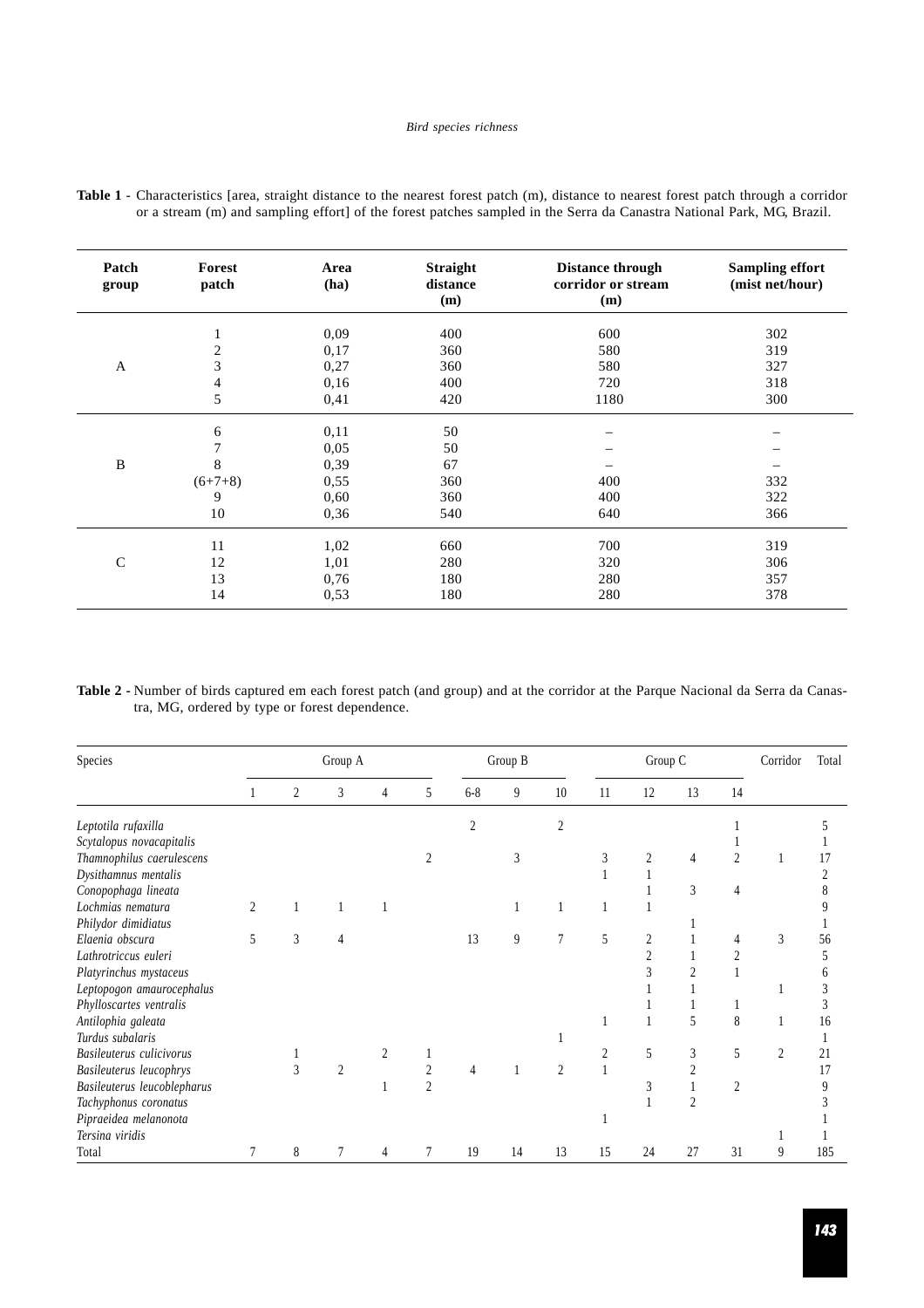

**Number of individuals**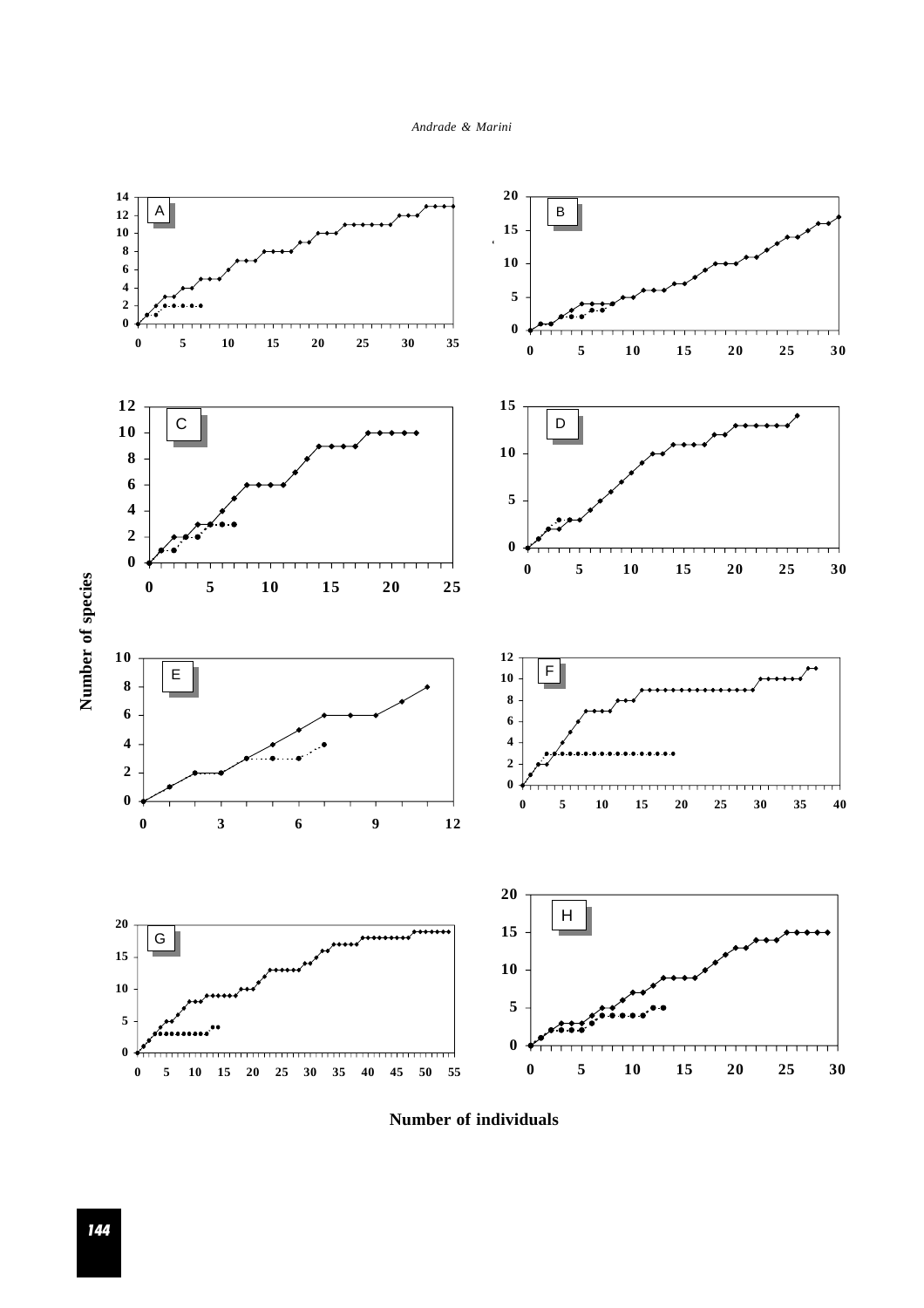

**Number of individuals**

Figure 2 - Cumulative diversity curves of forest dependent (circles – interrupted line) and of all species (diamonds - continuous line) captured in each forest patch sampled at the Serra da Canastra National Park, Minas Gerais state, Brazil. A = patch 1; B = patch 2; C = patch 3; D patch 5; F = patch 6; G = patch 7; H = patch 8; I = patch 9; J = patch 10; L = patch 11; and M = patch 12). Patch



correlated with forest patch area ( $r = -0.369$ ;  $n = 12$ ;  $p = 0.238$ ). Of the 20 forest dependent species captured only eight (40%) (*Leptotila rufaxilla*, *Thamnophilus caerulescens*, *Lochmias nematura*, *Elaenia obscura*, *Turdus subalaris*, *Basileuterus leucophrys*, *B*. *leucoblepharus*, and *B*. *culicivorus*) were recorded in forest patches smaller than 0.49 ha (mean area of the 12 forest patches). Also, only the same eight species mentioned above were recorded in forest patches not linked to other forest patches by corridors and isolated by at least 420 m (mean isolation distance for the 12 forest patches). However, three species (*Leptopogon amaurocephalus*, *Antilophia galeata*, and *Tersina viridis*) were captured in the corridor sampled but not is forest patches smaller than 0.49 ha. The other nine (45 %) forest dependent species (*Scytalopus novacapitalis*, *Dysithamnus mentalis*, *Conopophaga lineata*, *Philydor dimidiatus*, *Lathrotriccus euleri*, *Platyrinchus mystaceus*, *Phylloscartes ventralis*, *Tachyphonus coronatus*, and *Pipraeidea melanonota*) occurred only in patches that were larger or linked by corridors.



**Figure 3 -** Cumulative diversity curves of forest dependent (circles – interrupted line) and of all species (diamonds - continuous line) captured in all forest patches sampled at the Serra da Canastra National Park, Minas Gerais state, Brazil.

#### **Discussion**

The analysis with 12 forest patches revealed that for the overall bird community sampled with mist nets, the number of species and of individuals were not related with forest patch area and isolation. This is probably related to the presence of several forest independent species. However, contrary to the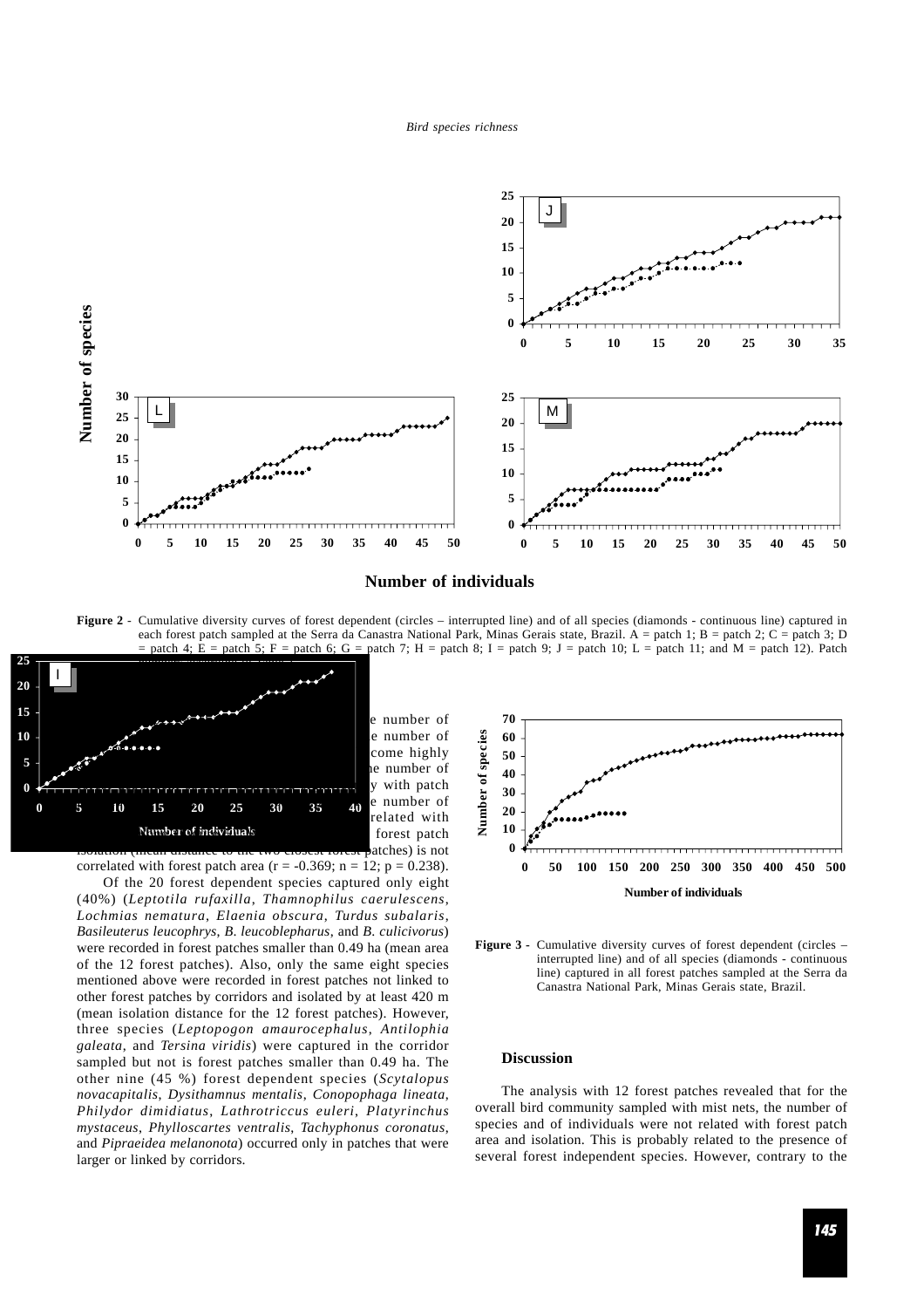## *Andrade & Marini*

**Figure 4 -** (a) Relationship between the number of forest dependent species (S) and forest patch area (ha); (b) Relationship between the residuals (species x area) and the mean distance to the two nearest forest patches (m). Letters represent forest patch groups (A, B, or C).



**Figure 5 -** (a) Relationship between the number of forest dependent individuals (I) and forest patch area (ha); (b) Relationship between the residuals (individuals x area) and the mean distance to the two nearest forest patches (m). Letters represent forest patch groups (A, B, or C).

analysis with all species, when only forest dependent species were considered, they were significantly affected by both forest patch area and isolation, suggesting that the distribution of these birds is highly related to forest patch area and is limited by dispersal ability. This agrees with the prediction that forest dependent species require larger patches of forest to survive, and have lower dispersal ability than forest semi-dependent or independent species. Blake & Karr (1984) studying fragments from 1.8 to 600 ha also found that birds of different forest dependence classes were affected differently by forest fragment area. Opdam *et al.* (1985) studying birds in fragments from 1 to 20 ha with different levels of isolation found an effect of isolation only for a selected number of forest dependent species. In a study conducted in forest fragments of the Triângulo Mineiro region, 200 Km west of PNSC, Marini (2001) showed that the proportion of forest-dependent species increased with fragment area, while that of semi-dependent species decreased, and the proportion of forest independent species did not change.

The positive relationship between of number of individuals of forest dependent species and area (Figure 5) suggests either that they are more abundant or that they have higher densities in the larger than in the smaller patches. Since the slope of the line in figure  $3$  is smaller than  $45^{\circ}$ , this represents that the density of birds in the larger forest patches is smaller than in the smaller patches (around 60 ind./ha in a 0,1 ha patch; 30 ind./ha in a 0,5 ha patch; and 23 ind./ha in a 1,0 ha patch). This very high density of birds in the very small patches may indicate that these patches have a high density of resources or that birds can explore the open areas around the forest patches while residing in it.

**A**

**B**

**B**

According to Offerman *et al.* (1995), Machtans *et al.* (1996) and Gascon *et al.* (1999), the use of the matrix that surrounds fragments may help explain the variety of responses by different species to fragmentation, with species that tolerate the matrix also being tolerant to the fragmentation of their habitat. This occurs because the forest independent species may use habitats around the fragments, making easier to move between them. As forest dependent species may not use or use less the matrix, and become more restricted to a single or a few forest patches, they require larger forest patches to survive. During this study, several bird movements were recorded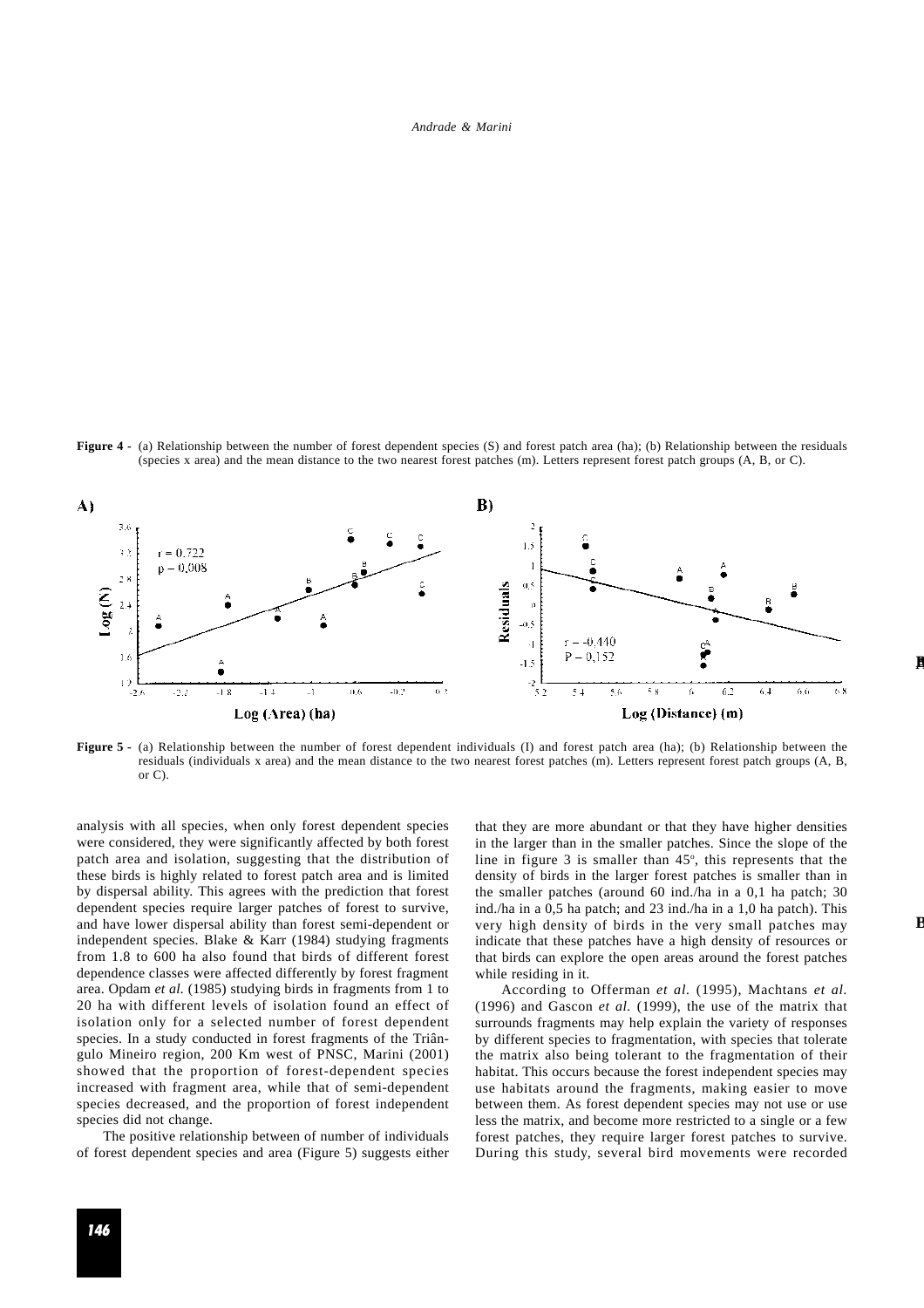between forest patches (Andrade & Marini, 2001), both of forest dependent and other species.

As expected, most forest dependent species were recorded only in the larger and less isolated forest patches. However*,* some individuals of some species (*Thamnophilus caerulescens*, and *Basileuterus leucophrys*) were also found in the very small (0.05 ha) or most isolated (430 to 660 m) patches. This fact may be related to an adaptation of these species to the naturally fragmented landscape, since this is a landscape which have not been altered considerably at least since the early 1800's.

Some of our cumulative diversity curves did not stabilize completely with our sample efforts, what may be common in areas with a high influence of species from other habitats. In a point-count study conducted in Atlantic forest fragments near Viçosa, Minas Gerais state, Ribon (1998) also detected nonstabilization of cumulative diversity curves of small fragments (< 20 ha). He suggested that this pattern is related to the occurrence of forest semi-dependent species with a high ability to move between fragments. This influence of the semidependent species does not exist when only forest dependent species are analyzed. In this case, the curves stabilized sooner and at a lower species level, indicating that most sampling efforts were enough to detect most forest dependent species. The cumulative diversity curves for all patches (Figure 3) showed that the sampling effort was appropriate to estimate the richness of birds at the regional level. However, one forest dependent species was recorded only once in the corridor (*Tersina viridis*) (Table 2), and another (*Schiffornis virescens*) was recorded in a larger fragment away from the fragments of this study (pers. obs.). Our data suggests that the community of understory forest dependent birds inhabiting forest patches of the Park is close to 20 species.

A problem which is a concern for studies of species-area relationship (Beier & Noss 1998) is that the smaller fragments are also more isolated from larger fragments and sometimes closer to farms and cities than the larger fragments connected by corridors. This association also occurred at our study sites, since the larger forest patches where usually connected to other patches by natural vegetation corridors (ex. group C). These corridors probably did not increase much the area of the fragments since they were usually narrow and with small trees, but they may facilitate the movement of individuals between forest patches (Andrade & Marini, 2001).

We showed that forest dependent species of birds benefited from the presence of larger and less isolated forest patches in the region. The presence of these species in these relatively small-sized forest patches  $(< 1$  ha) is probably the result of behavioral adaptations to move between forest patches in this landscape. Our results showed that this natural landscape of small and isolated forest patches imbedded in a grassland matrix may support populations of several forest-dependent species of birds, increasing the regional biodiversity. The conservation of these small forest patches is also important for non-forest birds which used the patches probably for foraging and for protection against predators. Several arguments have already been raised stressing the importance of small forest fragments (Turner & Corlett, 1996) and management and conservation policies in the region should give special attention to these small  $(< 1$  ha) forest patches.

# **Acknowledgments**

R.D.A. held a graduate fellowship from CAPES and M.Â.M. a researcher fellowship from CNPq. Support for this research came from grants from WWF – (Programa Natureza e Sociedade), American Bird Conservancy, and U.S. Fish and Wildlife Service to R.D.A. We thank the Graduate Program in Ecology, Conservation and Wildlife Management of the Universidade Federal de Minas Gerais for logistical support. We thank IBAMA for the logistical support and for the permit to conduct this study inside the Serra da Canastra National Park. We thank J. E. C. Figueira, O. J. Marini-Filho, and M. Rodrigues and two anonymous reviewers for comments on the manuscript.

#### **References**

- Aleixo, A. & Vielliard, J.M.E. 1995. Composição e dinâmica da avifauna da Mata de Santa Genebra, Campinas, São Paulo, Brasil. **Revista Brasileira de Zoologia, 12**: 493-511.
- Andrade, R. D. & M. Â. Marini. 2001. Bird movement between natural forest patches in southeast Brazil. Pp. 125-136. *In:* Albuquerque, J.L.B., Cândido, J.F., Jr., Straube, F.C. & Ross, A. L. (ed.). **Ornitologia e Conservação: da Ciência às estratégias**. Editora UNISUL, Tubarão, SC.
- Beier, P. & Noss, R. F. 1998. Do habitat corridors provide conectivity? **Conservation Biology**, **12**: 1241-1252.
- Bierregaard Jr., R. O. & Lovejoy, T. E. 1989. Effects of forest fragmentation on Amazonian understory bird communities. **Acta Amazônica, 19**: 215-241.
- Blake, J. G. & Karr, J. R. 1984. Species composition of birds communities and the conservation benefit of large versus small forest. **Biological Conservation, 30**: 173-187.
- Brown, J. H. & Gibson, A. C. 1983. **Biogeography.** The C.V. Mosby Company – USA.
- Coleman, B. D., Mares, M. A., Willig, M. R., & Hsieh, Y. 1982. Randomness, area and species richness. **Ecology, 63**: 1121-1133.
- Connor, E. F. & McCoy, E. D. 1979. The statistics and biology of the species – area relationship. **American Naturalist, 113**: 791-833.
- Galli, A. E., Leck, C. F. & Forman, R. T. T. 1976. Avian distribution patterns in forest islands of different sizes in central New Jersey. **Auk, 93**: 356-364.
- Gascon, C., Lovejoy, T. E., Bierregaard Jr., R. O., Malcolm, J. R., Stouffer, P. C., Vasconcelos, H., Laurance, W. F., Zimmerman, B., Tocher, M. & Borges, S. 1999. Matrix habitat and species persistence in tropical forest remnants. **Biological Conservation, 91**: 231-239.
- IBDF, 1981. **Plano de manejo: Parque Nacional da Serra da Canastra**. Instituto Brasileiro de Desenvolvimento Florestal & Fundação Brasileira para a Conservação da Natureza. Editora Gráfica Brasiliana Ltda. Brasília, DF.
- Kattan, J. R., Alvarez-Lopes, H. & Giraldo, M. 1994. Forest fragmentation and bird extinctions: San Antonio eighty years later. **Conservation Biology, 8**: 138-146.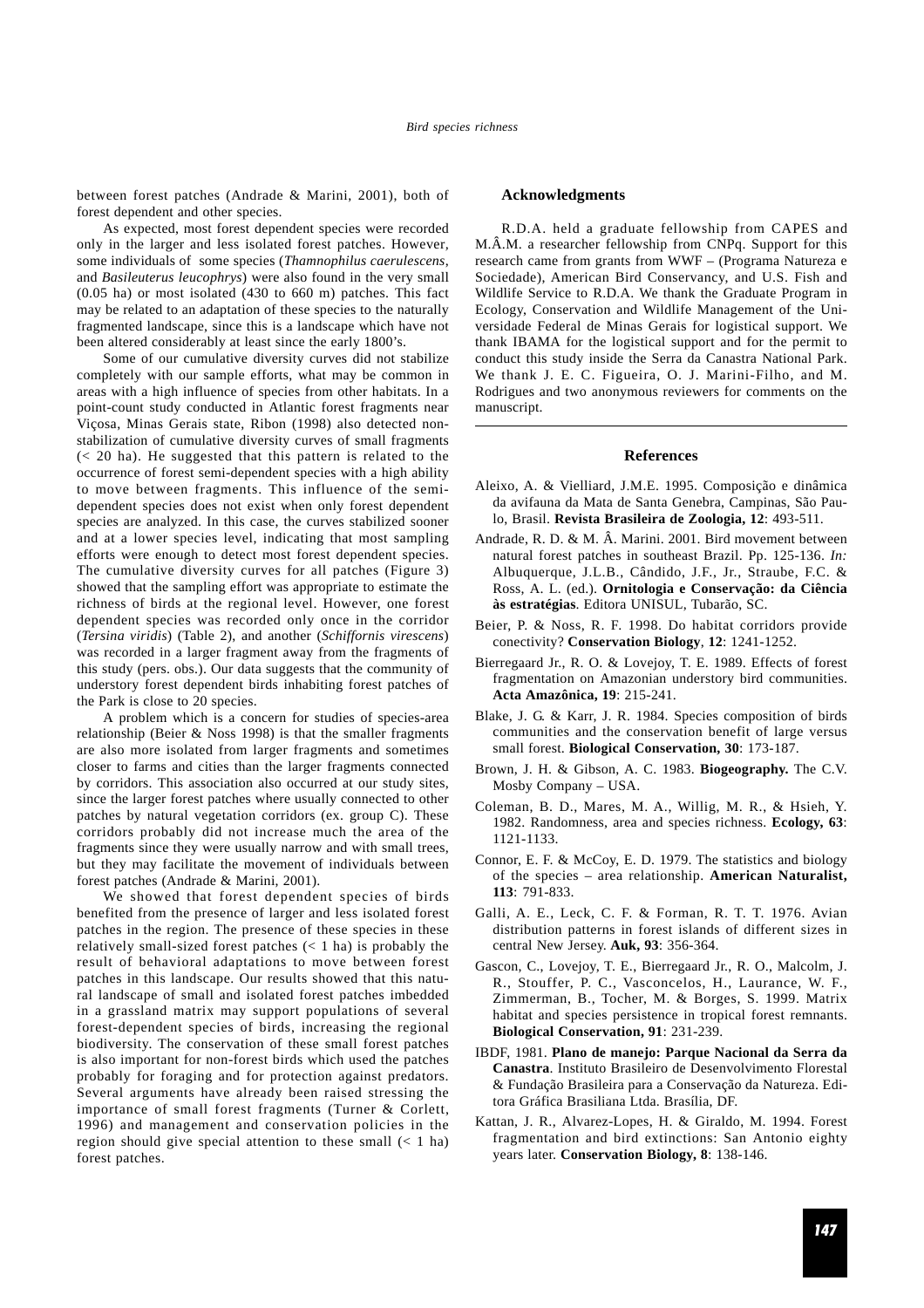- MacArthur, R. H. & Wilson, E. O. 1967. **The theory of island biogeography.** Princeton, NJ, Princeton University Press.
- Machtans, C. S., Villard, M. A. & Hannon, S. 1996. Use of riparian buffer strips as movement corridors by forest birds **Conservation Biology, 10**: 1366-1379.
- Marini, M. Â. 2001. Effects of forest fragmentation on birds of the cerrado region, Brazil. **Bird Conservation International,** 11:11-23.
- Meguro, M., Pirani, J. R., Mello-Silva, R. & Giulietti, A. M. 1996. Estabelecimento de matas riparias e capões nos ecossistemas campestres da cadeia do espinhaço, Minas Gerais. **Boletim Botânico da Universidade de São Paulo, 15**: 1-11.
- MMA, 1993. **Plano de ação emergencial para o Parque Nacional da Serra da Canastra.** Diretoria de Ecossistemas. Instituto Brasileiro do Meio Ambiente e dos Recursos Naturais Renováveis (IBAMA). Ministério do Meio Ambiente e da Amazônia Legal (MMA), Brasília, DF.
- Nores, M. 1995. Insular biogeography of birds on mountaintops in north western Argentina. **Journal of Biogeography, 22**: 61-70.
- Offerman, H. L., Dale, V.H., Pearson, S. M., Bierregaard Jr., R. O. & O'Neill, R. V. 1995. Effects of forest fragmentation on neotropical fauna: current research and data availability. **Environmental Reviews, 3**: 191-211.
- Opdam, P., Rijsdijk, G. & Hustings, F. 1985. Bird communities in small woods in an agricultural landscape: effects of area and isolation. **Biological Conservation, 34**: 333-352.
- Ott, L. 1988. **An introduction to statistical methods and data analysis.** PWS-KENT Publishing Company. Boston, USA.
- Ribon, R. 1998. **Efeitos da fragmentação de florestas em aves da região de Viçosa, Minas Gerais, Brasil***.* Dissertação de Mestrado. Instituto de Ciências Biológicas, UFMG, Belo Horizonte.
- Rizzini, C. T. 1979. **Tratado de fitogeografia do Brasil. Aspectos sociológicos e florísticos.** HUCITEC, São Paulo, 2 vol., 374p.
- Saint-Hilaire, A. 1975. **Viagem às nascentes do Rio São Francisco**. Livraria Itatiaia, Belo Horizonte, 190 p.
- Silva, J. M. C. 1995. Birds of the cerrado region, South America. **Steenstrupia, 21**: 69-92.
- Tuner, I. M. & Corlett, R. T. 1996. The conservation value of small, isolated fragments of lowland tropical rain forest. **Trends in Ecology and Evolution, 11**: 330-333.
- Vuilleumeier, F. 1970. Insular biogeography in continental regions. 1-The northern Andes of South America. **American Naturalist, 104**: 373-388.